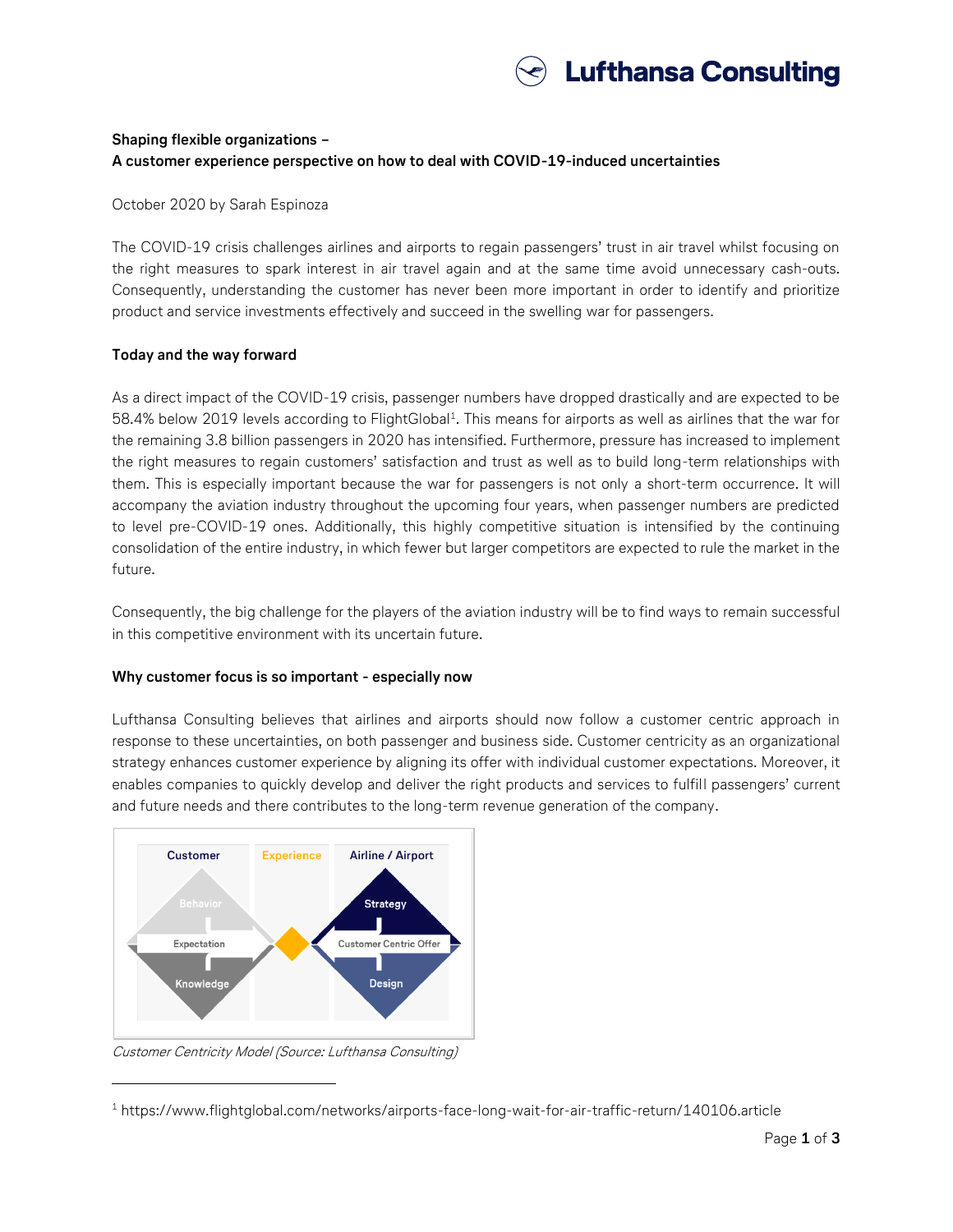

This mindset shift from a product-centric to a customer-centric way of thinking has gained even more in relevance throughout the last few months since passenger needs are changing at faster levels and most past data on passenger habits is no longer useful.

In fact, in reaction to the COVID-19 crisis, it becomes visible that some airlines and airports have shifted their focus towards understanding their customers better and fulfilling their needs in a faster and more flexible manner. For example, in order to increase reaction speed to changing customer preferences and comply with new regulatory requirements, [crisis teams working](https://www.lhconsulting.com/company/news/article/shaping-flexible-organizations-an-organizational-perspective/) as 'near-agile' units were established in most likely many aviation organizations to accelerate both decision-making and the execution of measures. Moreover, in order to flexibly identify and create suitable products and services, customer feedback became key. By capturing customer insights on a constant level, data can be analyzed and evaluated to identify conclusive future fields of actions which are targeted to satisfy customer needs. Additionally, the implementation of customer related KPIs enables companies to assess the effectiveness of measures taken, quantify the process made or stop initiatives in a timely manner to avoid unnecessary cash-outs.

Use cases of new products and services that have been introduced during the last few months can be identified when comparing the pre-COVID-19 situation with the [new sanitized air travel customer journey.](https://www.lhconsulting.com/company/news/article/the-new-sanitized-air-travel-customer-journey-possibilities-for-a-post-covid-19-world/) To satisfy the increased need for information, aviation companies started communicating for instance countries' entry restrictions or testing requirements. Furthermore, to meet social distancing requirements, additional contactless self-services, adjusted boarding and de-boarding procedures were introduced. Besides that, new [personalized](https://www.lhconsulting.com/company/news/article/personalizing-the-passenger-experience-as-a-way-out-of-the-covid-19-crisis/)  [offers](https://www.lhconsulting.com/company/news/article/personalizing-the-passenger-experience-as-a-way-out-of-the-covid-19-crisis/) were created such as the paid-for free-middle-seat, fast lane accesses or flexible rebooking options.

These changes show that aviation companies have started to see the importance of understanding and reacting to customer needs quickly in order to regain trust and ensure revenues in the long run. However, the question arises which measures should be prioritized especially in times when budgets are tight. By taking Maslow's famous hierarchy of needs into consideration, it becomes clear that airlines and airports must initially satisfy passengers basic needs of security and safety in order to counteract unpleasant feelings or mistrust. Hence, aviation companies should be on high alert and react quickly and flexibly to fill the customer expectation gap regarding the mask obligation. Today this is oftentimes inconsistently enforced by ground and board staff. This is currently one of the top customer pain points<sup>2</sup> and leads to feelings of insecurity during the travel journey and thus negatively impacts customer satisfaction. Aviation companies' reaction speed and flexibility to these customer insights become crucial, since negative customer experiences hamper the rebuilding of trust and spread quickly via social media channels, potentially negatively influencing many other passengers. This highlights once again the importance of near-agile units within organizations that can react quickly and flexibly to ensure long-term customer satisfaction.

"It takes **12 positive experiences** to make up for one unresolved negative experience."

Ruby Newell-Legner, Experience Designer

Once customer trust in air travel has been re-establish, airlines and airports should concentrate on technological and digital advances to satisfy the increased customer desire for simplicity and personalization along the

 $\overline{a}$ 

<sup>2</sup> https://www.travelport.com/insights/infographic-10-measures-will-get-travelers-moving-again